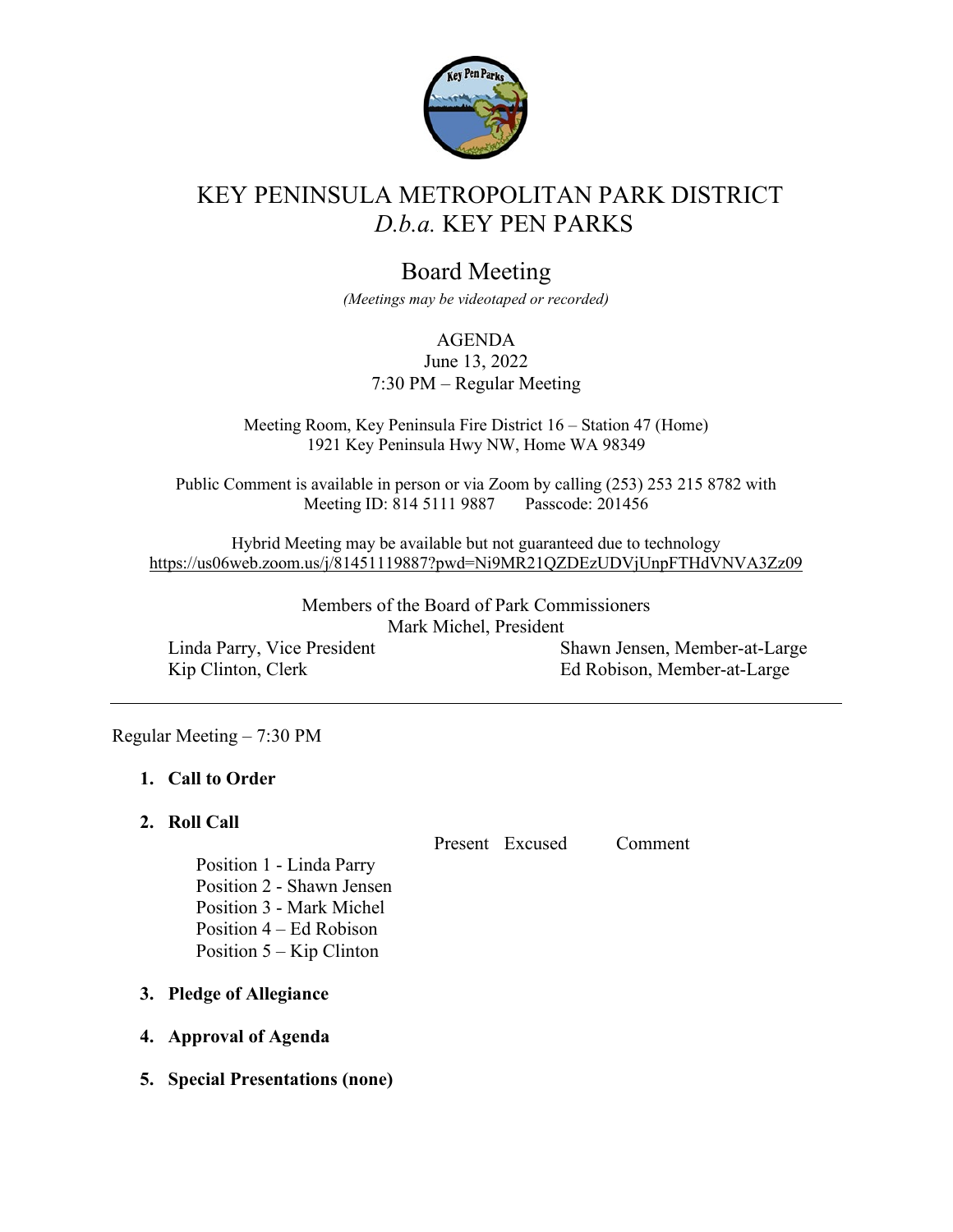**6. Public Comments:** *Limited to 3 minutes per issue per person. Speaker will state name*

*and their address. If providing handouts, need to provide 10 copies for Commissioners*

*and Staff.*

*PUBLIC PARTICIPATION IN BOARD MEETINGS – Anyone may address any resolution for final consideration the agenda. Public comment on any other items on the agenda shall be at the discretion of the President. To ensure equal opportunity for the public to comment, the President may impose a time limit on each speaker. Questions must be directed to the President.*

*Under no circumstance shall any person be allowed to address the board on matters in which the District or a District official is a litigant. Speakers are requested to address the board with decorum.*

## **7. Approval of the Minutes**

- a. Special Meeting of March 28, 2022 (forthcoming)
- b. Regular Meeting of April 11, 2022 (forthcoming)
- c. Regular Meeting of May 9, 2022 (forthcoming)

## **8. Financial Report**

a. The May report will reviewed at the July Meeting. The Fiscal Specialist is on vacation and Pierce County did not close the financials before she left.

## **9. Executive Director's Report**

## **10. Board Committee and Advisory Council Reports**

- a. Land and Improvements Committee
- b. Key Peninsula Park and Recreation Foundation Report
- c. Trail Update

## **11. Board President's Report**

## **12. Unfinished Business**

**a.** Leahy Property

## **13. New Business**

- **14. Other minor matters**
- **15. Good of Order/Comments by Board Members**
- **16. Next Regular Meeting July 11, 2022**
- **17. Adjournment**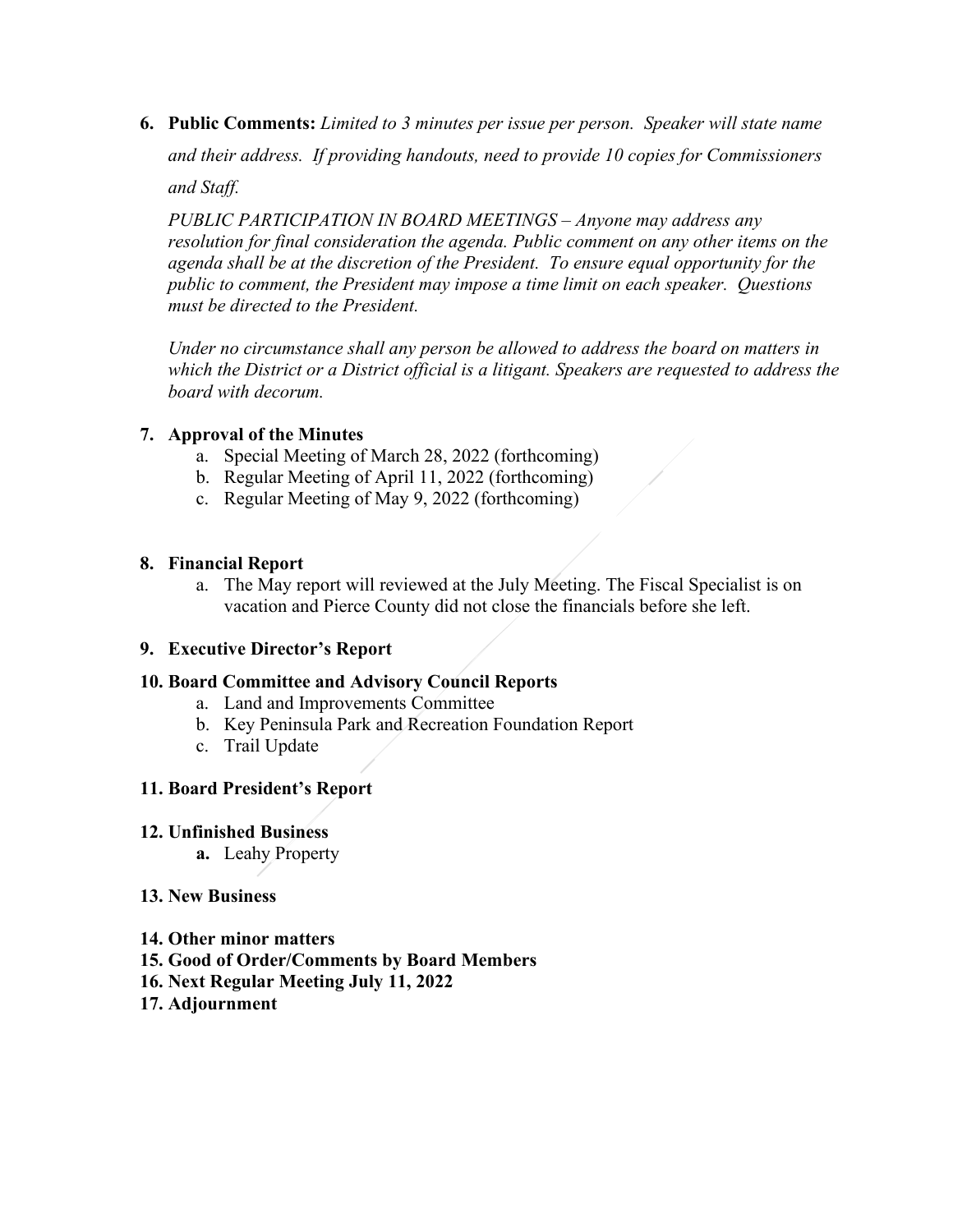

Meeting: June 13, 2022

Item  $# 7$ 

To: Board of Park Commissioners From: Tracey Perkosky, Executive Director Date: June 13, 2022 Subject: Approval of Minutes

#### **Background**

This is a routine item and includes the meeting minutes from Special Meeting on March 28, 2022, the Regular Meeting on April 11, 2022, and the Regular Meeting on May 9, 2022.

**Recommended Action:** Approve meeting minutes.

Attachment 1: Minutes from the Special Meeting on March 28, 2022 (forthcoming) Attachment 2: Minutes from the Regular Meeting of April 11, 2022 (forthcoming) Attachment 3: Minutes from the Regular Meeting of May 9, 2022 (forthcoming)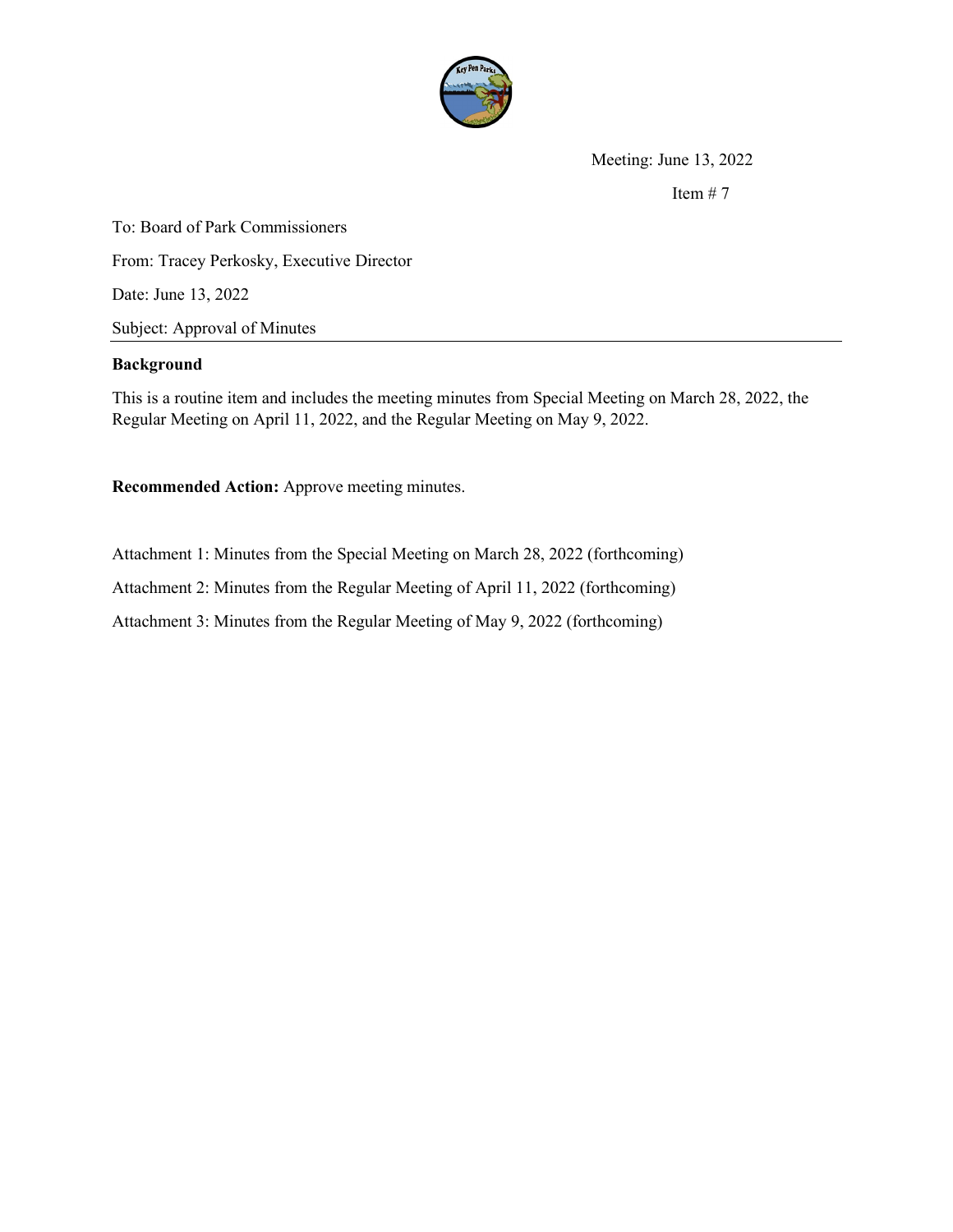

Regular Meeting: June 13, 2022

Item  $# 9$ 

To: Board of Park Commissioners

From: Tracey Perkosky, Executive Director

Date: June 13, 2022

Subject: Executive Director's Report

The weather may not be summer-like but we are very busy with vegetation, shelter rentals and events! Coming up in a few days is the Makers Market at Gateway Park on June 18<sup>th</sup>, followed by the Summer Fun Fest on July 9<sup>th</sup>. These are expected to be large events and staff will be assisting with required crowd control, parking, and more. The Summer fun fest will have food trucks, carnival games, bounce houses, face painting and more! Cinema Under the Stars is Friday nights in August, split between Gateway and Volunteer Parks.

We have ten people signed up for the 360 Trails Volunteer Work Party on Saturday, June 11<sup>th</sup> and the Key Pen Pirates have also said that some members are coming out to work that day. The next is a Home Park Clean-Up day with painting, wood chips, weeding, refinishing the picnic tables and more on June 25th. With the new Parks & Facilities Manager more options are opening up for volunteer projects and staff is working to have some varied events to encourage more people to help out.

To help share our events with the community, we have posted flyers through the peachjar platform for the schools and are working to get them on the online calendar for the KP News, on the Fire District lists of events, to the Paganelli's Community E- Newsletter, and any other local place to list. More than 30 people signed up for the monthly e-newsletter during the Livable Community Fair, so we will continue to have more sign-ups at our events and other community events.

The Splash Pad is open daily through Labor Day from 10:00 AM to 6:00 PM. With the wet spring weather, it took about a week for the stormwater detention area to get standing water in it during the day. The routing of the overflow water from the bubbler, did help direct that water into the storm drainpipe however excess water is seeping up through the ground. There is less water than last year, and it mostly is absorbed overnight, unless there is rain. Staff is filling in some low spots in the grass to avoid pooling and will be adding some river rock and water loving plants to create a bit of a rain garden to soak up some of the summer water. The good news is that it looks like it is functioning as designed, we simply need to help with some of the final water absorption. There is some run off into the dog park area and we will be adding a small amount of soil to raise that lower area (think a small mound/hill) to help with the muddyness and the forthcoming organic smell (when the grass rots from the water).

On the warm days thus far, the Splash Pad has been very popular. Pavilion rentals at Gateway and trickling down to Volunteer Park and Home Shelters are very high! This, combined with dog park and 360 Trails users that parking can be very tough on nice days and particularly weekends. Once the rains stop – another atmospheric river is bearing down on our region as this is being written – the multipurpose field will be used for general overflow parking. The RFQ for the updated Master Plan for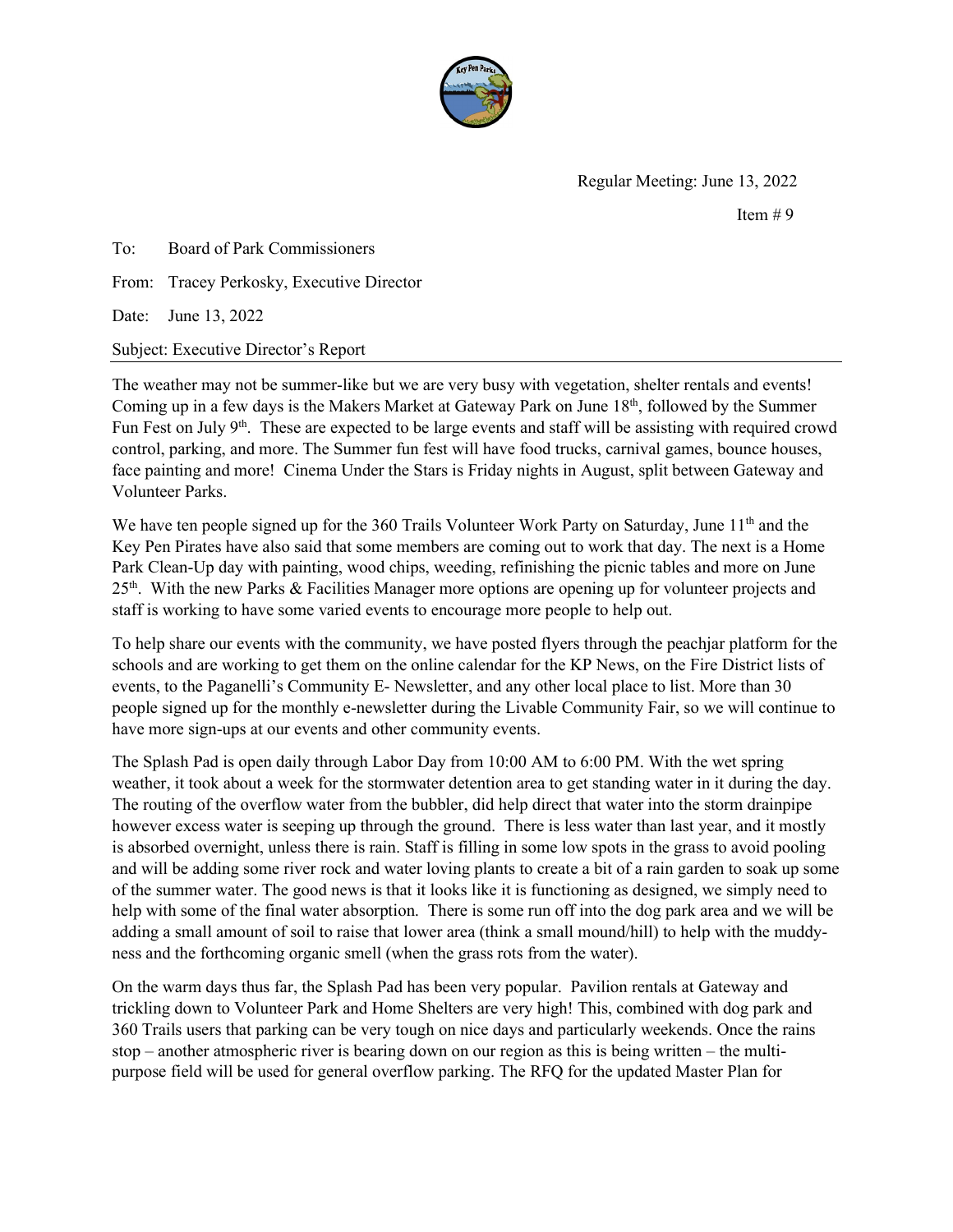

Gateway Park will be going out in the next month which will allow us to further consider our parking needs.

Maintenance has been working largely on mowing, string trimming and vegetation management as the slightly warmer temperatures have triggered a growth phase. The team has been and will continue to work on trimming back the 360 Trails to prevent overgrowth and hard to navigate trails. The triple deck mower arrived on June  $8<sup>th</sup>$  after a lengthy supply chain issue. The test run was well received by staff and it will be in-service as soon as the rain ends! The Splash Pad is also getting pressure washed regularly to avoid any algae build-up plus the surrounding areas for chalk and pavilion cleaning. The team has also completed adding umbrellas/shade to the Splash Pad area, a few picnic tables around the large playground and in the dog parks. Thus far the public's reaction has been favorable to the shade and the tables are in use for sun and rain protection! The team has also done the initial knock-down of larger vegetation at Taylor Bay so that the caretaker can then do the upkeep. The caretaker mower is struggling a bit and will be taken in for service to determine if it makes sense for repairs or replacement (another mower would be moved from general parks maintenance, and then a replacement purchased). The irrigation system has been turned on and a few sprinkler heads/broken pipes repaired. As soon as the rain stops, it will be in use. The team is also taking Flagging Certification training on June  $16<sup>th</sup>$ .

The team is gearing up for re-painting of the Admin Building and Snack Shack this summer with prep work and then new paint. This was a project approved in the 2022 Budget.

Little League ends on June  $11<sup>th</sup>$  at Volunteer Park, but Shockwave Baseball continues until the end of July. In addition. We are in discussions with Harbor Soccer for youth fall soccer field rentals. This would be for younger kids/middle schoolers and run from mid-August to early November. The plan is for Harbor Soccer to engage the younger kids and then build the program here on the KP as the kids get older. This will leave a few weeks for field work between the two sports.

Seasonal hiring remains challenging for most agencies including Key Pen Parks. We had one seasonal employee for a few months, but he was able to find a full-time job, so he left. We are posting online, have signs in the restrooms/kiosks and doing all that we can to encourage applicants. We continue outreach to Corrections for work crews but thus far no crews have been available to assist. Our Custodian (PT position) will be expanding to 40 hours a week during the summer and taking on seasonal maintenance duties during these additional hours. He is a college student and wanted additional hours for the summer. Once school begins in the autumn, he will revert to 25 hours a week. This is a win-win for both of us and we are pleased that he was interested in the additional hours.

Graffiti continues to pop-up more frequently. Someone defaced the portable toilet with profanity in the Meadow in 360 Trails and the porta-potty company will be switching it out for a replacement. We have also had a few instances of small amounts in the Gateway restrooms and parking lot. We work quickly to get that removed to discourage more of it.

Staff was approached by a disc golf enthusiast who wants to expand the Volunteer Park course to 18 holes, so the Executive Director is working with him on a plan which works for the players as well as the park needs. Concurrently, we are checking on the rust/safety of the swing set, planning for a small dog park and possible movement of the horseshoe pits to a more accessible location. Once these are set on paper, it will be brought before the Board. The disc golf volunteer is excited to help refresh the course as well as add to it. Our discussions have included that course changes will largely be built and maintained by volunteers, however the District will provide the revised signage and possible assistance on brush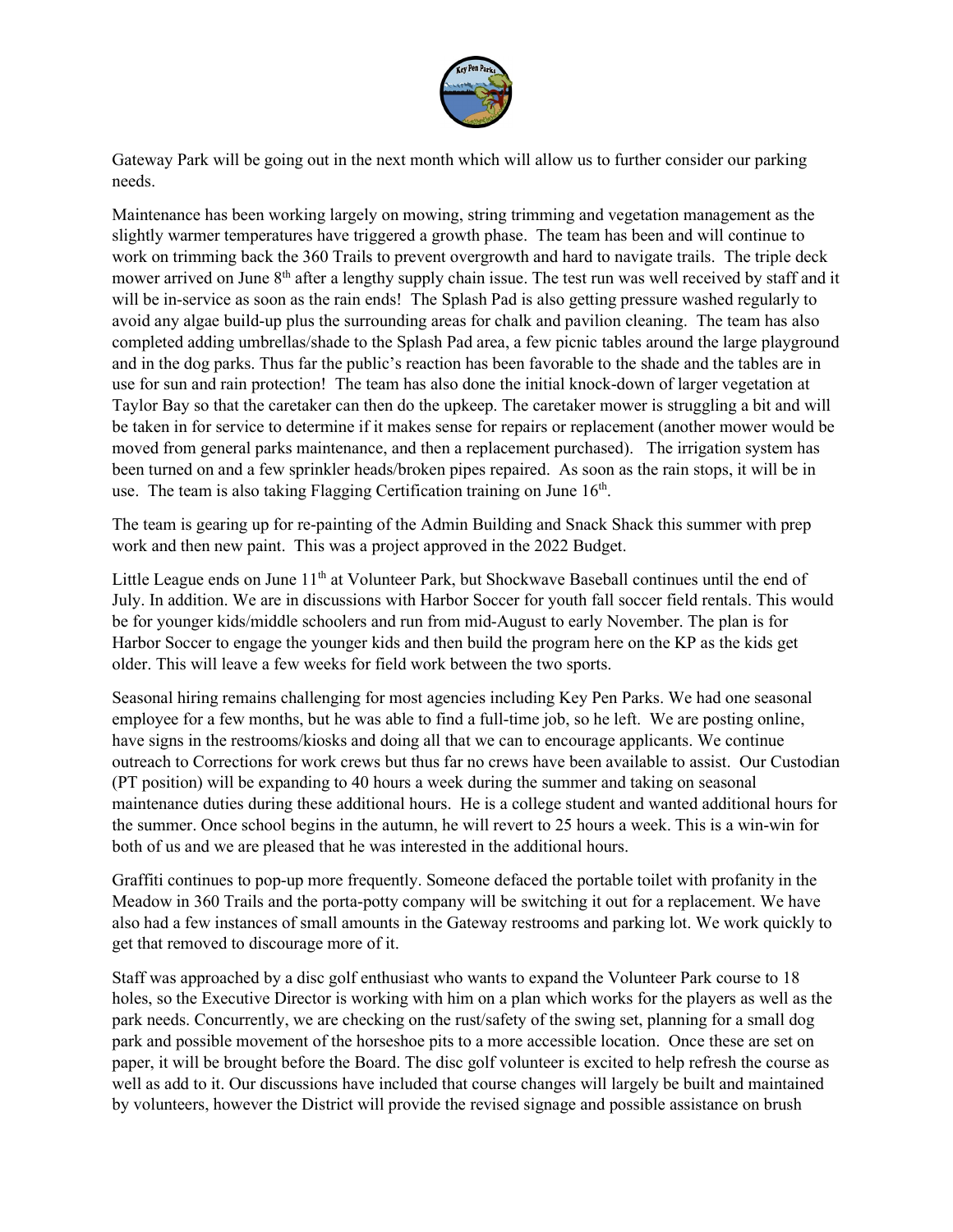

removal. To help find space for all of these potential park changes and avoid any leaking/rusting, the large tank which was surplused years ago is now removed from VP.

The Executive Director is working on a large public records request on the 2018-2021 audit. It will likely take two batches of documents due to the volume. She also made a short presentation at the Gig Harbor Land Conservation Fund's information session on June 9<sup>th</sup> to share information on Key Pen Parks. Unfortunately, the Key Peninsula Parks & Recreation Foundation was unable to attend, however I did let the group know that they are an option for charitable donations. The bond refinancing is nearly complete with final savings locked in at just over \$42,000. The final transaction will be completed on June  $28<sup>th</sup>$ . She will also be presenting at Evergreen Career Day on June 10<sup>th</sup>.

President Michel requested additional information on the Logging Show's move from Gateway Park.

Here is the timeline for the Logging Show.

1/24/22 - Veronica sent Event Permit Application to Stephanie Brooks to give to the Logging Show people. At this time, she was not the Point of Contact (POC) for the event.

2/2/22 - Stephanie Brooks email to Tracey re: Logging Show.

2/3/22 - Tracey replied to Stephanie and cc'd Veronica.

2/3/22 - Veronica contacted Stephanie re: Logging Show and to set up a brief meeting.

2/3/22- Emails back and forth re: initial meeting for Logging Show to establish POC's and get a brief description of event. Agreed upon Wed 2/9 at 4:00 PM at Volunteer Park.

2/23/22 - Veronica emailed Stephanie Brooks, POC for Logging Show, inquiring about Event Permit Application.

2/23/22 - Email response from Stephanie said that she and Willow Eaton (Executive Director KP Community Services) would be filling it out and sending to Veronica soon.

3/9/22 - Email from Stephanie - Willow will be emailing Veronica filled out Event Permit Application.

Veronica received the Event Permit Application via email from Stephanie on 3/15/22. I have not received any emails from Willow directly since December 2021, letting me know that they would be planning the 2022 Logging Show.

3/15/22 - Veronica received Event Permit Application. No sitemap.

3/15/22 - Veronica emailed Stephanie requesting sitemap. Suggested that she use a screenshot of Gateway Park for reference.

3/16/22 - Stephanie emailed back that she needed a few days to get it to me.

3/18/22 - Stephanie emailed hand drawn sitemap. Not to scale. Stephanie asked questions re: Fire Marshal Permits and Beer Garden Permits.

3/22/22 - Veronica responded to Stephanie's questions regarding other permits.

3/22/22 - Stephanie requested plan to meet up and get the drawing right (drawn sitemap).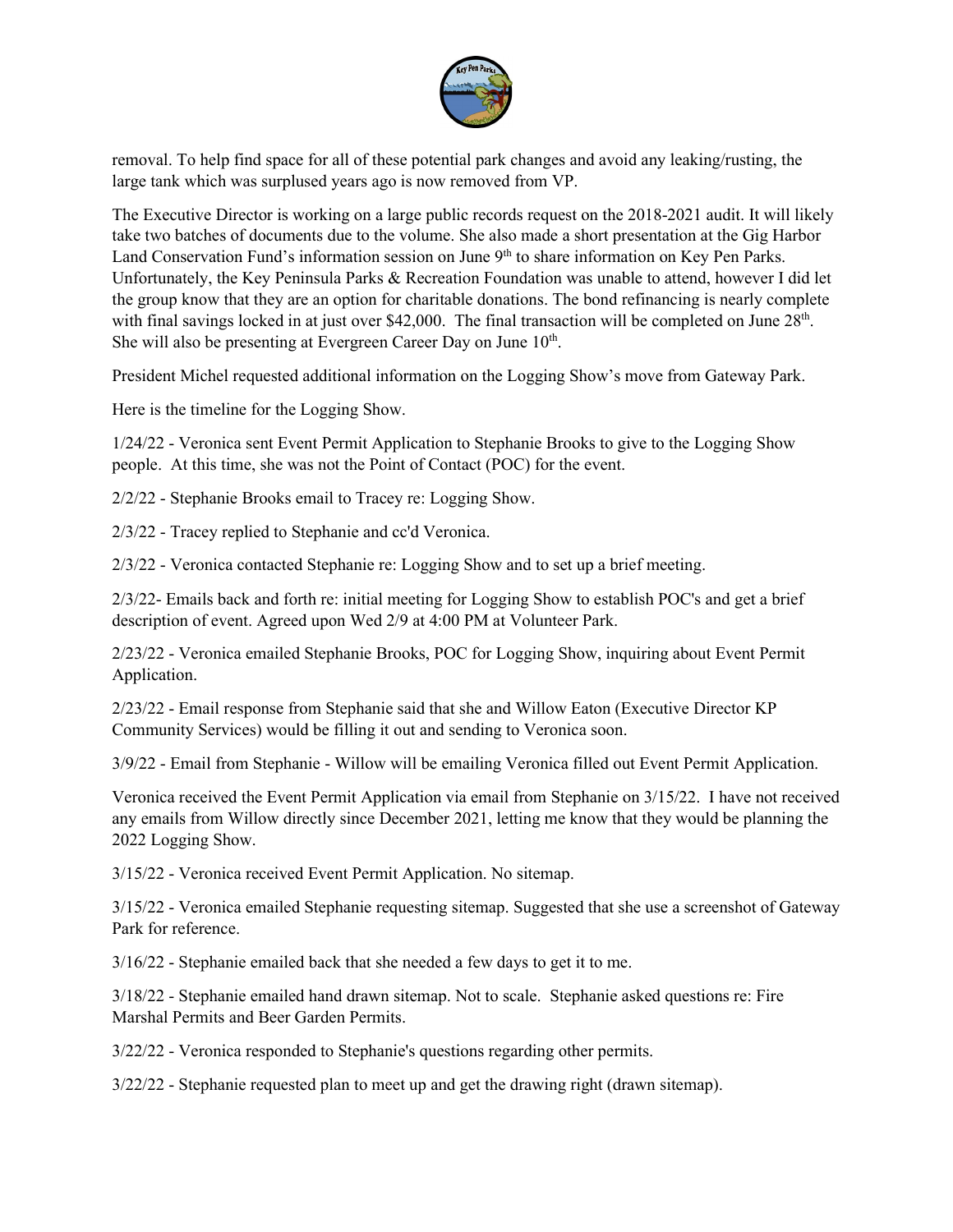

3/23/22 - On the way to Gateway Park for other business, Veronica stopped at the Gnosh food truck in Key Center to let Stephanie know that the site map submitted was not acceptable and they would have to submit a new, to scale sitemap.

3/29/22 - Stephanie emailed question re: possible shuttle service from Volunteer Park for Logging Show.

3/30/22 - Veronica emailed response: Shuttle service from VP would not be possible.

4/19/22 - Michelle Johnson from Food Backpacks 4 Kids emailed Veronica to let her know that she would be involved in the securing permits for Fire Marshal and beer garden and wanted to know if there was anything else I needed. Veronica spoke to her on the phone as well, to let her know that we still needed the sitemap.

4/19/22 - Michelle emailed screenshots of Gateway Park. Just Google images, no sitemap.

4/27/22 - Veronica emailed Stephanie re: due date of sitemap for Logging Show. Date due: 4/29/22.

4/27/22 - Michelle emailed Veronica to say that the Logging Show group walked Gateway Park and would email a draft sitemap to Stephanie.

4/27/22 - Veronica received sitemap from Michelle.

5/3/22 - Veronica emailed Stephanie to request meeting with Stephanie, Dan, John, and Willow.

5/3/22 - Stephanie emailed that it was a busy week, but she would try to get everyone together and would Wednesday at 3:45 work, and what location.

5/4/22 - Veronica emailed; Wed 5/11/22 would work for herself and Tracey and to meet at Volunteer Park.

5/4/22 - Email from Stephanie that Willow unable to attend in person, but could she Zoom?

5/4/22 - Veronica emailed Stephanie no on the Zoom meeting but suggested different date to accommodate Willow's schedule.

5/10/22 - In an email that Willow was cc'd in, Willow wanted to know date and time. Stephanie confirmed Thursday 5/12/22 at 3:35/4 pm at Volunteer Park.

5/12/22 - Logging Show meeting at Volunteer Park with Stephanie, Willow, Michelle, Tracey, Veronica, Dan, John, and a board member of the Key Peninsula Community Services board.

During this meeting, we discussed the map, types of equipment displayed and used, parking, shuttles, repair of park afterwards, alcohol use, fencing, time needed for the event/clean-up, challenges from the splash pad/drainage, access to the dog park, clarifications on the map and new additions, and more.

As the meeting ended on 5/12, I indicated that for the next steps, I needed to do some additional outreach to our Risk Management provider with the new information provided. I mentioned that it could be as short as 2-3 days for a response from them but could a week or a little more, but I would be in touch soon. I continued to work on options to fit all of the show items – 10-12 trucks, 20x20 foot water pond, tents, vendors, kids area, etc. into the park while still having good access to the dog park, splash pad,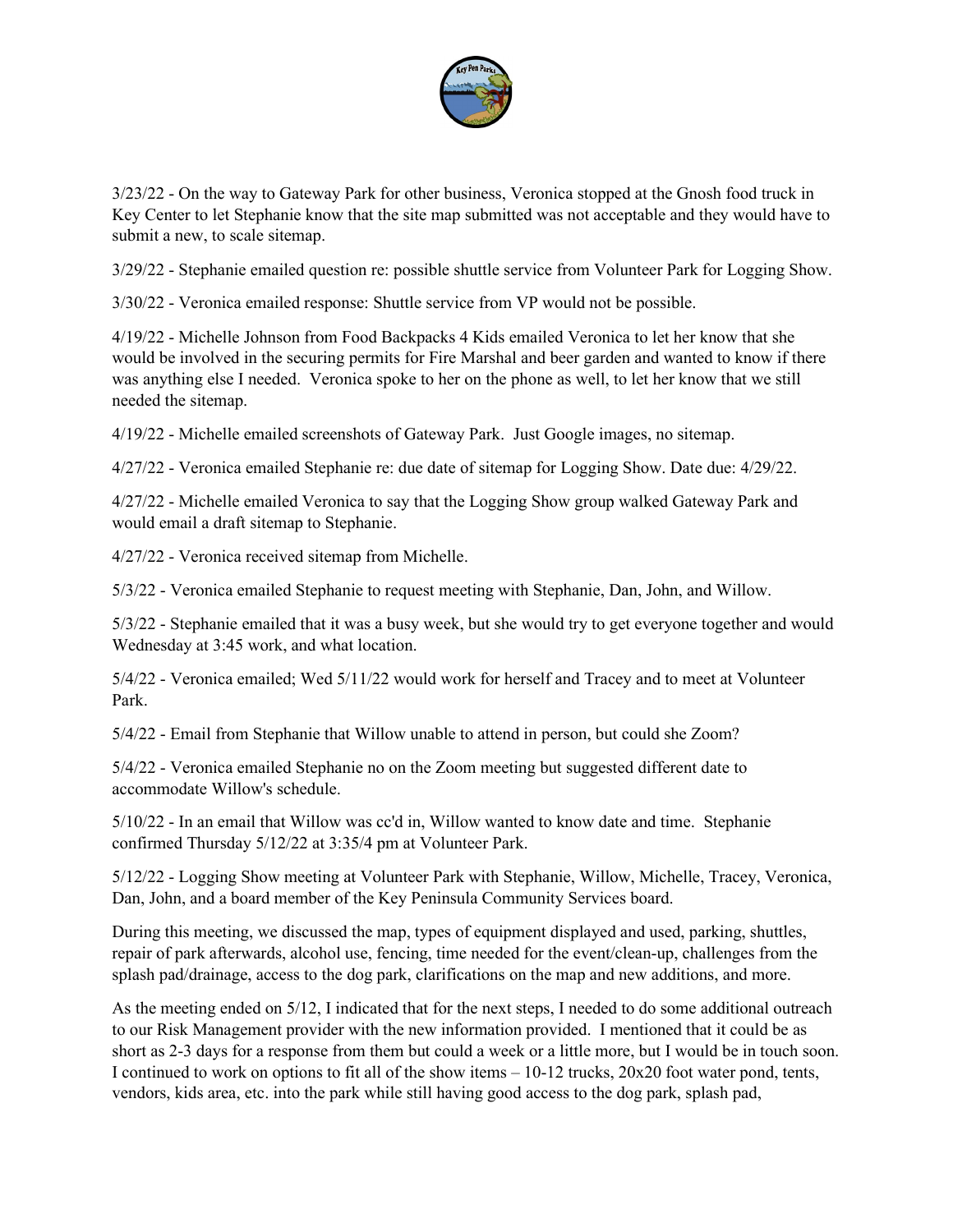

playground, etc. Then I heard through the community grapevine that the Logging Show had secured another location since the park had changed so much during covid largely the dog parks and the splash pad. Two days later I received notice that the Logging Show had secured another location and would not be at Gateway Park. Staff has subsequently received a request to use the large tent, which is being provided at no charge to them and the bleachers from Volunteer Park which was not granted. They are rusty (need maintenance) and difficult to move plus they are needed for Harbor Soccer.